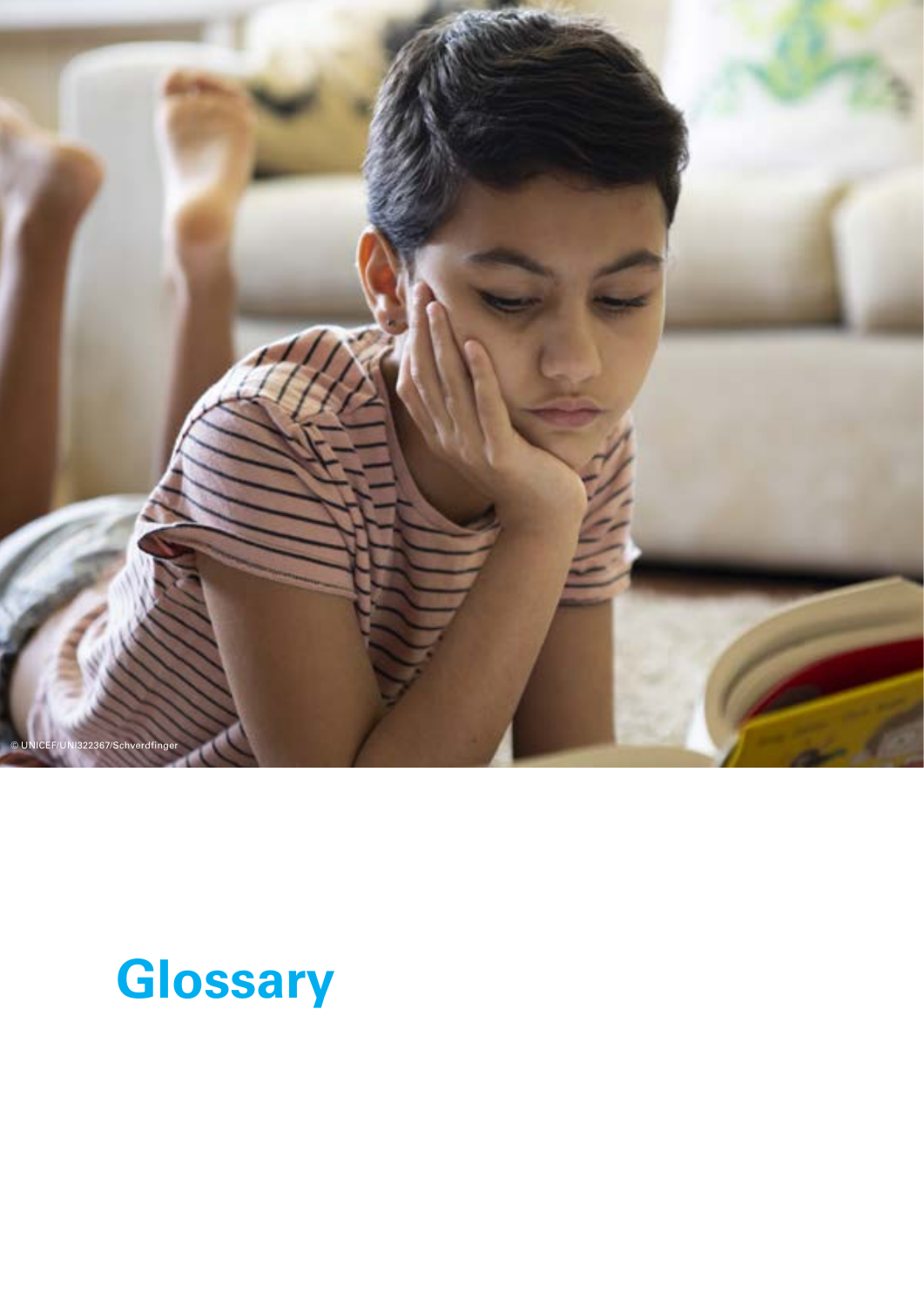| Administrative data                     | Units and data derived from an administrative source. They are collected for<br>the purposes of registration, transaction and record-keeping, usually during<br>the delivery of a service by the administrative source. They are not collected<br>primarily for research or statistical purposes. <sup>1</sup>                                                                                                                                                                                                                                                                                                                                                                                            |
|-----------------------------------------|-----------------------------------------------------------------------------------------------------------------------------------------------------------------------------------------------------------------------------------------------------------------------------------------------------------------------------------------------------------------------------------------------------------------------------------------------------------------------------------------------------------------------------------------------------------------------------------------------------------------------------------------------------------------------------------------------------------|
| Adoption                                | The legal and permanent transfer of parental rights and responsibilities for a<br>child. Adoption is the establishment of legal ties between two persons who<br>may not be blood-related, one of them usually a child deprived of parental<br>care. Through adoption, one or two persons become legal parents of a child,<br>permanently acquiring all the corresponding rights and responsibilities. Usually,<br>adoption has to be declared by a judicial body. <sup>2</sup>                                                                                                                                                                                                                            |
| Aggregated data                         | Data that are the result of combining individual datapoints. <sup>3</sup>                                                                                                                                                                                                                                                                                                                                                                                                                                                                                                                                                                                                                                 |
| <b>Alternative care</b>                 | Relates to any arrangement, formal or informal, that aims to ensure the<br>protection and well-being of children who are deprived of parental care or who<br>are at risk of this. <sup>4</sup>                                                                                                                                                                                                                                                                                                                                                                                                                                                                                                            |
| Assessment                              | In the context of alternative care: A process that is undertaken and recorded<br>that identifies the physical, intellectual, emotional and social needs of the child <sup>5</sup><br>and determines his or her best interests on entry into care and at reviews of<br>placement.                                                                                                                                                                                                                                                                                                                                                                                                                          |
| Care plan                               | In the context of alternative care: A written document that outlines how, when<br>and who will meet the child's needs. The child will have been involved in the<br>development of this plan. The care plan is ideally prepared by the service<br>providers or competent authorities after the referral of the child to care to decide,<br>among other things, about the placement of the child based on the best interests<br>principle. <sup>6</sup> In some countries the care plan is written after the best interests<br>assessment has been done and a decision on placement has been made.                                                                                                          |
| Child                                   | Every human being below the age of 18 years unless, under the law applicable<br>to the child, majority is attained earlier. <sup>7</sup> The age group is indicated as 0-17 in this<br>report, signifying all children up to their eighteenth birthday.                                                                                                                                                                                                                                                                                                                                                                                                                                                   |
| <b>Children in migration situations</b> | Covers all third-country national children who migrate from their country<br>of origin to and within the territory of the EU in search of survival, security,<br>improved standards of living, education, economic opportunities, protection<br>from exploitation and abuse, family reunification or a combination of these<br>factors. They may travel with their family or independently (unaccompanied<br>child) or with an extended family or a non-family member (separated child). And<br>they may be 'left behind children'. They may be seeking international protection,<br>family members, dependents of labour migrants, victims of trafficking, and/or<br>undocumented migrants. <sup>8</sup> |
| <b>Chronic illness</b>                  | One that lasts for a long period of time and typically cannot be cured. It is,<br>however, sometimes treatable and manageable. <sup>9</sup>                                                                                                                                                                                                                                                                                                                                                                                                                                                                                                                                                               |
| <b>Deinstitutionalisation</b>           | Deinstitutionalisation should not be understood as simply the closure<br>institutions for children. It is the process of comprehensively transforming<br>national structures for the protection of children. It includes the introduction of<br>preventive and protective measures to ensure necessary and suitable alternative<br>care solutions are in place for children unable to stay with their biological<br>families. <sup>10</sup>                                                                                                                                                                                                                                                               |
| <b>Disability</b>                       | Disability is conceived as an umbrella term for impairments, activity limitations<br>and participation restrictions. It denotes the negative aspects of the interaction<br>between a person's health condition(s) and that individual's contextual factors<br>(environmental and personal factors). <sup>11</sup>                                                                                                                                                                                                                                                                                                                                                                                         |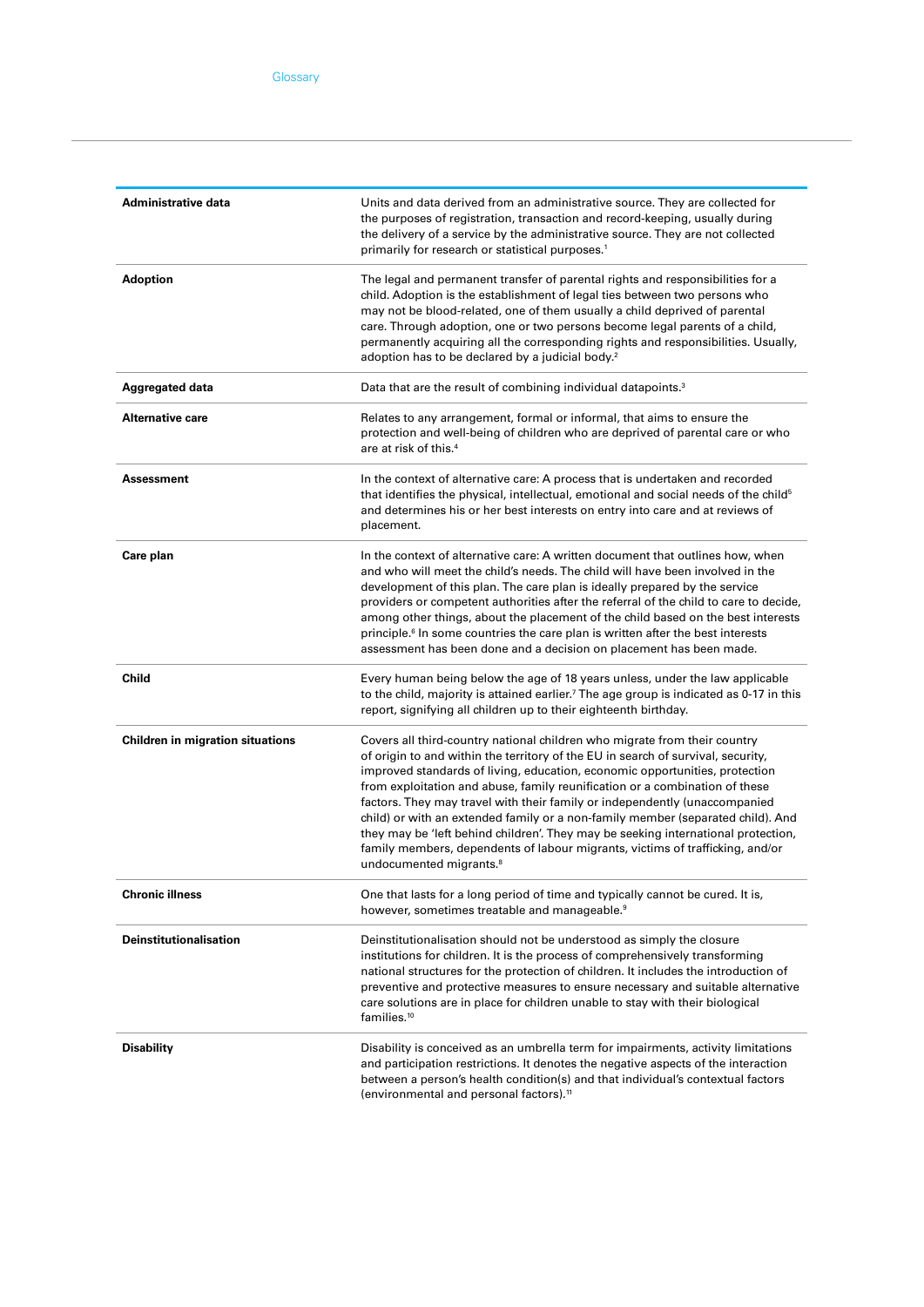| Disaggregated data             | Data that have been broken down by detailed sub-categories, for example<br>by marginalised group, gender, region, or level of education. Disaggregated<br>data can reveal deprivations and inequalities that may not be fully reflected in<br>aggregated data. <sup>12</sup>                                                                                                                                                                                                                                                                                                                                                                                                                                                                                                                                                                                                                                     |
|--------------------------------|------------------------------------------------------------------------------------------------------------------------------------------------------------------------------------------------------------------------------------------------------------------------------------------------------------------------------------------------------------------------------------------------------------------------------------------------------------------------------------------------------------------------------------------------------------------------------------------------------------------------------------------------------------------------------------------------------------------------------------------------------------------------------------------------------------------------------------------------------------------------------------------------------------------|
| <b>Ethnicity</b>               | Ethnic origins are mutable grounds, comprising nationality, colour, descent,<br>religion, language, culture and traditions. <sup>13</sup>                                                                                                                                                                                                                                                                                                                                                                                                                                                                                                                                                                                                                                                                                                                                                                        |
| <b>Family strengthening</b>    | A research-informed approach to increase family strengths, enhance child<br>development, and reduce the likelihood of child abuse and neglect. It is based on<br>engaging families, programmes, and communities in building five key protective<br>factors: Parental resilience, social connections, knowledge of parenting and<br>child development, concrete support in times of need, and social and emotional<br>competence of children. <sup>14</sup>                                                                                                                                                                                                                                                                                                                                                                                                                                                       |
| <b>Formal alternative care</b> | All care provided in a family environment that has been ordered by a competent<br>administrative body or judicial authority, and all care provided in a residential<br>environment, including in private facilities, whether or not as a result of<br>administrative or judicial measures. <sup>15</sup>                                                                                                                                                                                                                                                                                                                                                                                                                                                                                                                                                                                                         |
| Formal family-based care       | A short- or long-term care arrangement agreed with, or ordered by, a competent<br>authority, whereby a child is placed in the domestic environment of a family<br>whose head(s) have been selected and prepared to provide such care, and who<br>are financially and non-financially supported in doing so. <sup>16</sup>                                                                                                                                                                                                                                                                                                                                                                                                                                                                                                                                                                                        |
| Formal kinship care            | Provided by relatives or other caregivers close to the family and known to<br>the child. While such arrangements have so far tended to be informal, some<br>countries are now making increased use of formalised placements within the<br>extended family (kinship foster care). <sup>17</sup>                                                                                                                                                                                                                                                                                                                                                                                                                                                                                                                                                                                                                   |
| <b>Foster care</b>             | Foster care is provided by authorised couples or individuals in their own homes,<br>within the framework of formal alternative care provision. <sup>18</sup>                                                                                                                                                                                                                                                                                                                                                                                                                                                                                                                                                                                                                                                                                                                                                     |
| Gatekeeping                    | In the context of alternative care: The prevention of inappropriate placement<br>of a child in alternative care; placement should be preceded by some form of<br>assessment of the child's physical, emotional, intellectual and social needs, and<br>matched to whether the placement can meet these needs based on its functions<br>and objectives <sup>19</sup> - a best interests assessment.                                                                                                                                                                                                                                                                                                                                                                                                                                                                                                                |
| Gender                         | Gender refers to the roles, behaviours, activities, attributes, and opportunities<br>that any society considers appropriate for girls and boys, and women and men.<br>Gender interacts with, but is different from, the binary categories of biological<br>sex.<br>A person's sex, as determined by his or her biology, does not always correspond<br>with his or her gender. It is a concept that describes how societies determine<br>and manage sex categories; the cultural meanings attached to men and<br>women's roles; and how individuals understand their identities including, but<br>not limited to, being a man, woman, transgender, intersex, gender queer and<br>other gender positions. Gender involves social norms, attitudes, and activities<br>that society deems more appropriate for one sex over another. Gender is also<br>determined by what an individual feel and does. <sup>20</sup> |
| <b>Homelessness</b>            | All living situations that amount to forms of homelessness across Europe:                                                                                                                                                                                                                                                                                                                                                                                                                                                                                                                                                                                                                                                                                                                                                                                                                                        |
|                                | rooflessness (without a shelter of any kind, sleeping rough)                                                                                                                                                                                                                                                                                                                                                                                                                                                                                                                                                                                                                                                                                                                                                                                                                                                     |
|                                | houselessness (with a place to sleep but temporary in institutions or<br>$\bullet$<br>shelter)                                                                                                                                                                                                                                                                                                                                                                                                                                                                                                                                                                                                                                                                                                                                                                                                                   |
|                                | living in insecure housing (threatened with severe exclusion due to<br>$\bullet$<br>insecure tenancies, eviction, domestic violence)                                                                                                                                                                                                                                                                                                                                                                                                                                                                                                                                                                                                                                                                                                                                                                             |
|                                | living in inadequate housing (in caravans on illegal campsites, in unfit<br>$\bullet$<br>housing, in extreme overcrowding). <sup>21</sup>                                                                                                                                                                                                                                                                                                                                                                                                                                                                                                                                                                                                                                                                                                                                                                        |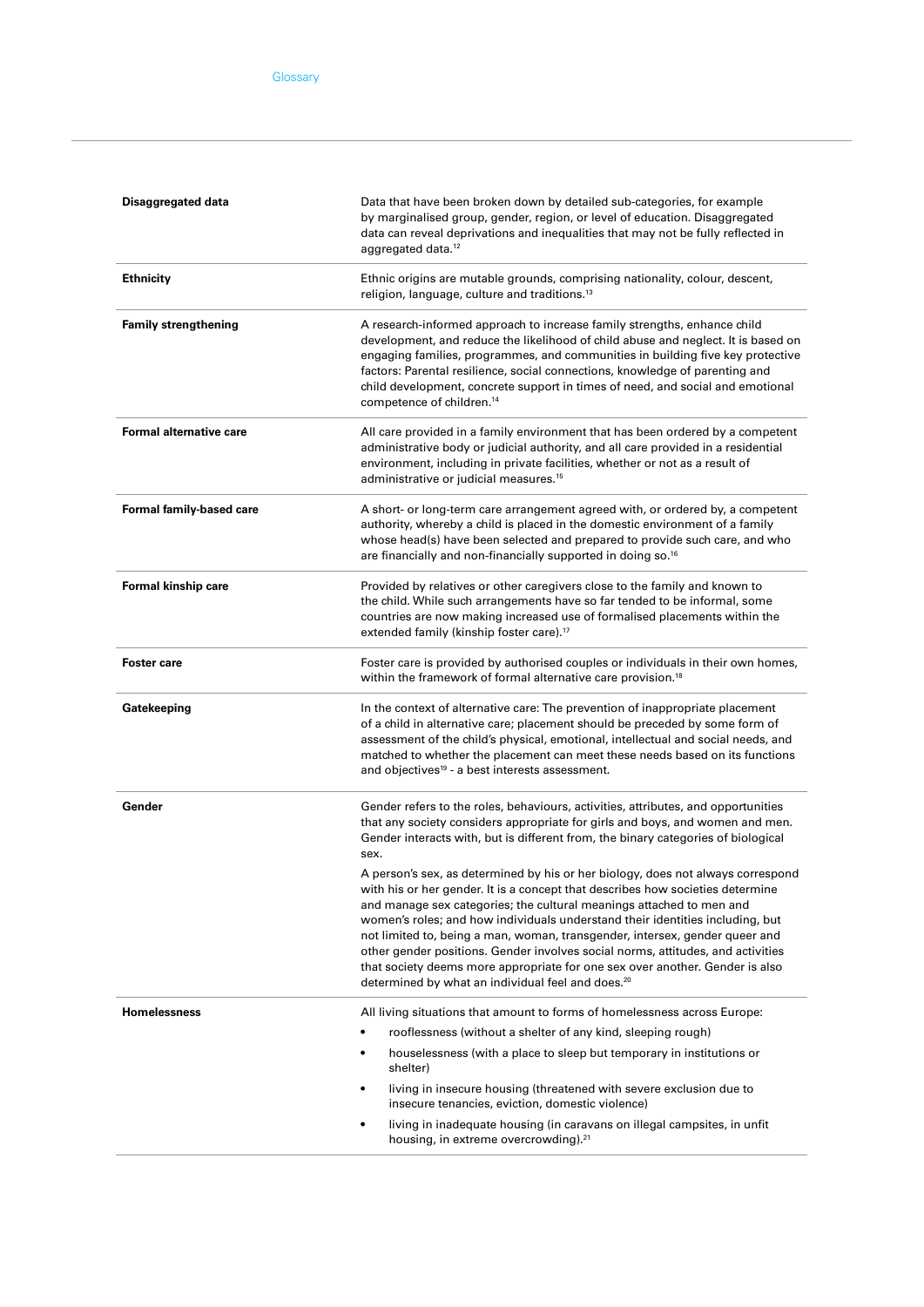| Indicator                          | A statistical indicator is the representation of statistical data for a specified time,<br>place or any other relevant characteristic, corrected for at least one dimension<br>(usually size) so as to allow for meaningful comparisons. It is a summary<br>measure related to a key issue or phenomenon and derived from a series of<br>observed facts. Indicators can be used to reveal relative positions or show<br>positive or negative change. Indicators are usually a direct input into EU and<br>global policies. In strategic policy fields, they are important for setting targets<br>and monitoring their achievement. By themselves, indicators do not necessarily<br>contain all aspects of development or change, but they contribute hugely to<br>their explanation. They allow comparisons over time between, for instance,<br>countries and regions, and in this way assist in gathering 'evidence' for decision-<br>making. <sup>22</sup> |
|------------------------------------|--------------------------------------------------------------------------------------------------------------------------------------------------------------------------------------------------------------------------------------------------------------------------------------------------------------------------------------------------------------------------------------------------------------------------------------------------------------------------------------------------------------------------------------------------------------------------------------------------------------------------------------------------------------------------------------------------------------------------------------------------------------------------------------------------------------------------------------------------------------------------------------------------------------------------------------------------------------|
| Informal care                      | In the context of alternative care: Any private arrangement provided in a family<br>environment, whereby the child is looked after on an ongoing or indefinite basis<br>by relatives or friends (informal kinship care) or by others in their individual<br>capacity, at the initiative of the child, his/her parents or other person without this<br>arrangement having been ordered or being overseen by an administrative or<br>judicial authority or a duly accredited body. <sup>23</sup>                                                                                                                                                                                                                                                                                                                                                                                                                                                               |
| <b>Institutional care</b>          | In the context of alternative care: Residential care where residents are isolated<br>from the broader community and/or compelled to live together; Residents do<br>not have sufficient control over their lives and over decisions that affect them;<br>and the requirements of the organisation itself tend to take precedence over the<br>residents' individualised needs. Size is an important factor when developing new<br>services in the community: smaller and more personalised living arrangements<br>are more likely to ensure opportunities for the choices and self-determination of<br>service users and to provide a needs-led service. <sup>24</sup>                                                                                                                                                                                                                                                                                         |
| <b>Line Ministry</b>               | A ministry, autonomous organisation, or any other government agency that has<br>full responsibility in any sector. <sup>25</sup>                                                                                                                                                                                                                                                                                                                                                                                                                                                                                                                                                                                                                                                                                                                                                                                                                             |
| <b>Mental health</b>               | A state of well-being in which the individual realizes his or her own abilities, can<br>cope with the normal stresses of life, can work productively and fruitfully, and is<br>able to make a contribution to his or her community. <sup>26</sup>                                                                                                                                                                                                                                                                                                                                                                                                                                                                                                                                                                                                                                                                                                            |
| <b>Necessity Principle</b>         | Preventing the need for and using as a last resort alternative care through family<br>strengthening and prevention of family separation; and is, as much is possible, a<br>temporary solution until the child can return to his/her family. <sup>27</sup>                                                                                                                                                                                                                                                                                                                                                                                                                                                                                                                                                                                                                                                                                                    |
| <b>Neglect</b>                     | When a parent or caregiver who is responsible for caring for a child fails to do<br>so. It can be a result of carelessness, indifference, or unwillingness and abuse.<br>Unintentional neglect is related to the lack of parenting, caring capacities,<br>abilities, or the lack of resources. It may include the failure to provide sufficient<br>supervision, nourishment, or medical care, or the failure to meet other needs<br>that the victim cannot meet themselves. <sup>28</sup>                                                                                                                                                                                                                                                                                                                                                                                                                                                                    |
| <b>Placement review</b>            | In the context of alternative care: A regular meeting of the child and those<br>responsible for the child's best interests during which the progress, current and<br>future, of the care plan is discussed. <sup>29</sup>                                                                                                                                                                                                                                                                                                                                                                                                                                                                                                                                                                                                                                                                                                                                    |
| <b>Prevention</b>                  | In the context of alternative care: Prevention includes a wide range of<br>approaches that support family life and prevent the need for the child to<br>be placed in alternative care, in other words to be separated from his/her<br>immediate or extended family or other carer. <sup>30</sup>                                                                                                                                                                                                                                                                                                                                                                                                                                                                                                                                                                                                                                                             |
| <b>Reintegration in the family</b> | The process of a separated child making what is anticipated to be a permanent<br>transition back to his or her immediate or extended family and community<br>(usually of origin), in order to receive protection and care and to find a sense of<br>belonging and purpose in all spheres of life. <sup>31</sup>                                                                                                                                                                                                                                                                                                                                                                                                                                                                                                                                                                                                                                              |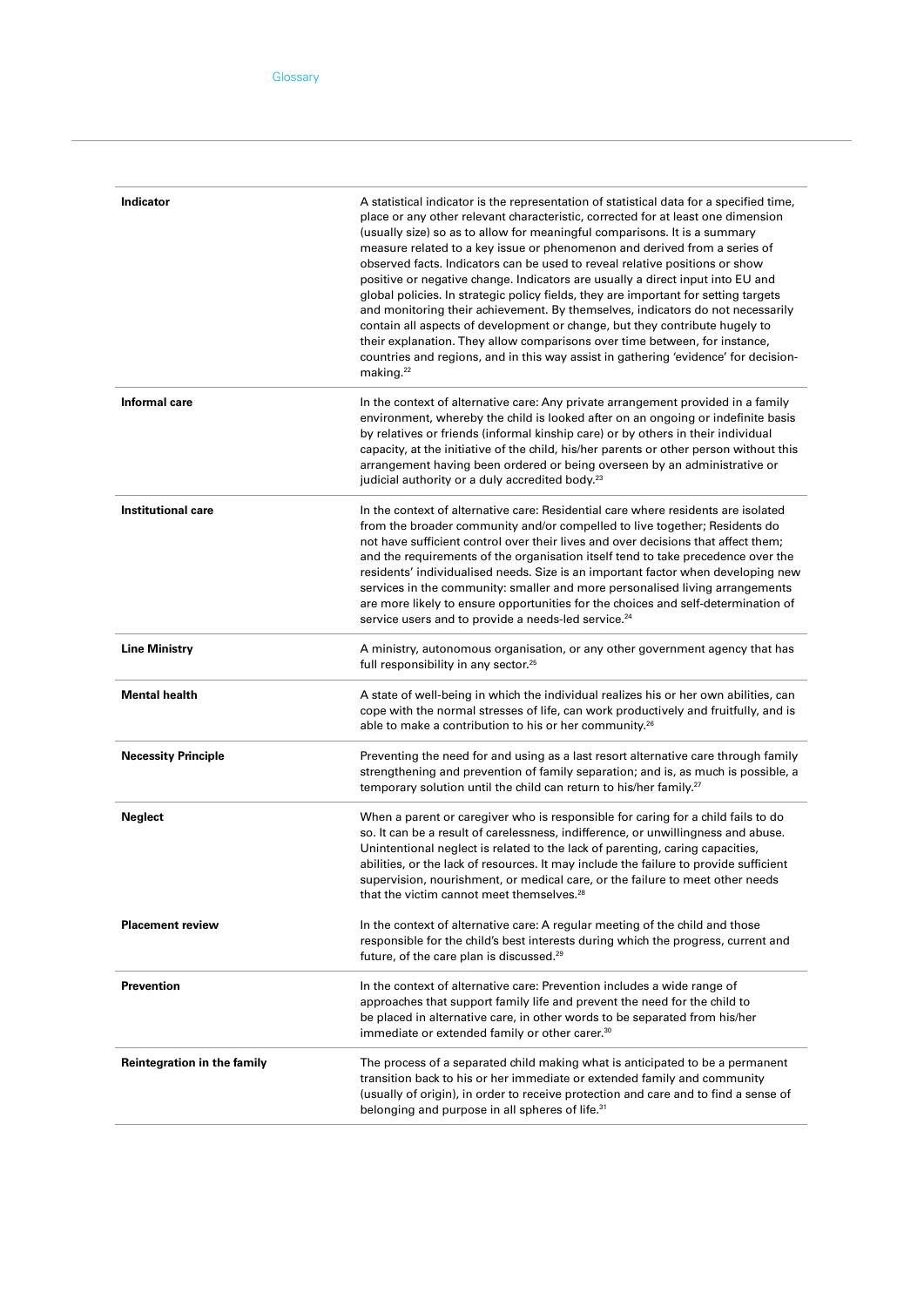| <b>Residential care</b>      | In the context of alternative care: A collective living arrangement where children<br>are looked after by adults who are paid to undertake this function. Could include<br>a variety of services including homes offering temporary shelter overnight<br>where parents do not stay with the child/children. All forms of residential care<br>are included in the concept of alternative care. <sup>32</sup>                                                                                                                                                                                               |
|------------------------------|-----------------------------------------------------------------------------------------------------------------------------------------------------------------------------------------------------------------------------------------------------------------------------------------------------------------------------------------------------------------------------------------------------------------------------------------------------------------------------------------------------------------------------------------------------------------------------------------------------------|
| Small group home             | One or more surrogate parents serve as caregivers, although not in those<br>persons' normal home environment, <sup>33</sup> and a limited number of children live<br>together in one unit.                                                                                                                                                                                                                                                                                                                                                                                                                |
| <b>Statelessness</b>         | Individuals who are not considered citizens or nationals under the operation<br>of the laws of any country. A person's citizenship and nationality may be<br>determined based on the laws of a country where an individual is born or where<br>her/his parents were born. A person can also lose citizenship and nationality in<br>a number of ways, including when a country ceases to exist or a country adopts<br>nationality laws that discriminate against certain groups. <sup>34</sup>                                                                                                             |
| Substance abuse              | The harmful or hazardous use of psychoactive substances, including alcohol and<br>illicit drugs. Psychoactive substance use can lead to dependence syndrome - a<br>cluster of behavioural, cognitive, and physiological phenomena that develop<br>after repeated substance use and that typically include a strong desire to take<br>the drug, difficulties in controlling its use, persisting in its use despite harmful<br>consequences, a higher priority given to drug use than to other activities and<br>obligations, increased tolerance, and sometimes a physical withdrawal state. <sup>35</sup> |
| <b>Suitability Principle</b> | Determining the most appropriate care form of alternative care placement<br>for the child through a best interests assessment and care plan, as well as<br>monitoring the child's progress, revising care arrangements periodically; and<br>in general providing bonding opportunities, support and services that ensure<br>respect for his/her rights. <sup>36</sup>                                                                                                                                                                                                                                     |
| <b>Unaccompanied minor</b>   | A person considered to be an unaccompanied minor is a child (aged less than<br>18) who arrives on the territory of the Member States unaccompanied by<br>an adult responsible for him or her whether by law or by the practice of the<br>Member State concerned, and for as long as he or she is not effectively taken<br>into the care of such a person. It includes a minor who is left unaccompanied<br>after he or she has entered the territory of the Member States. <sup>37</sup>                                                                                                                  |
| Variable                     | A characteristic of a unit being observed that may assume more than one of a<br>set of values to which a numerical measure or a category from a classification<br>can be assigned (e.g. income, age, weight, etc., and 'occupation', 'industry',<br>disease', etc.). <sup>38</sup>                                                                                                                                                                                                                                                                                                                        |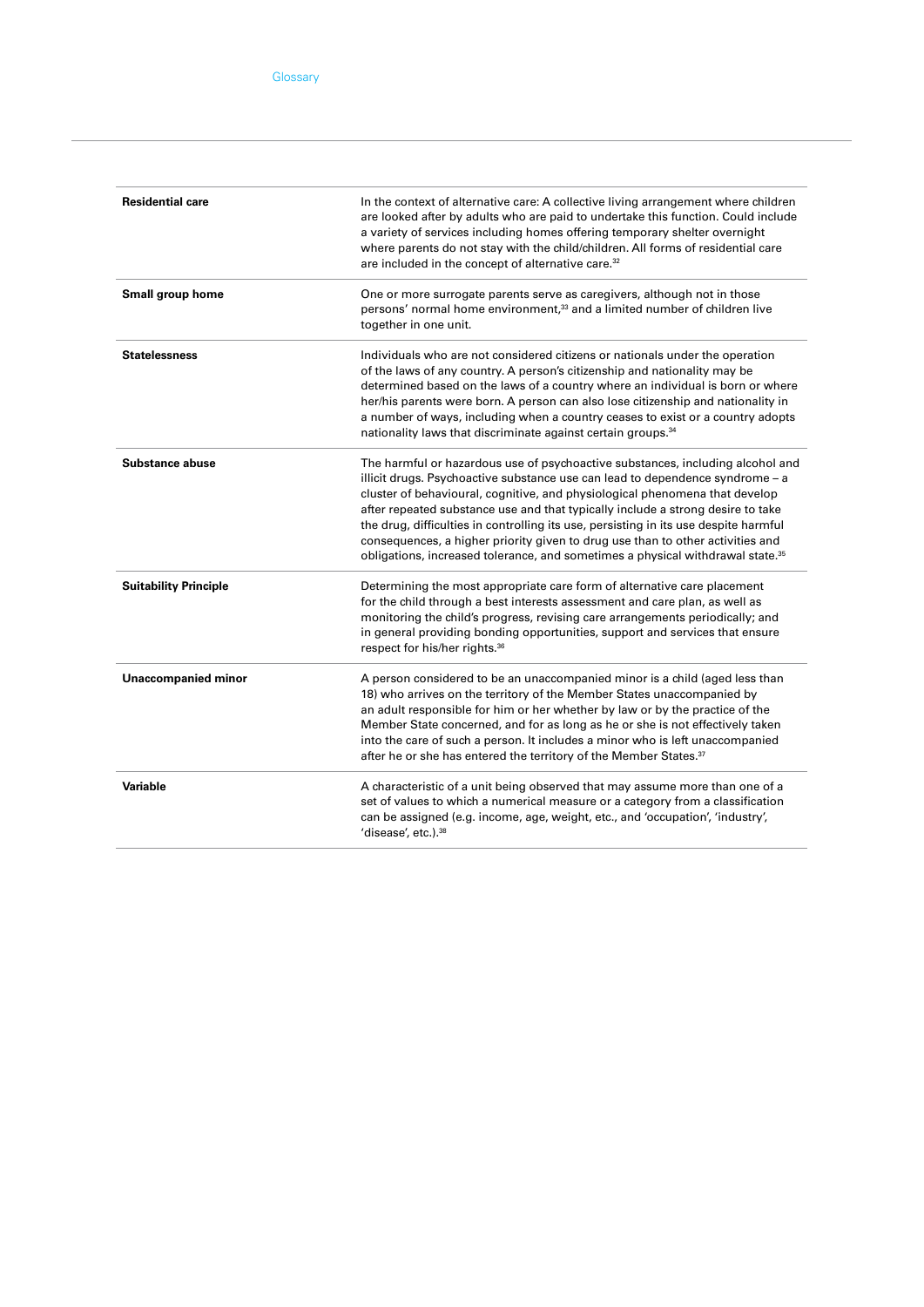## Endnotes

- 1 European Statistical System (ESS) Handbook for quality and metadata reports 2020 edition, Eurostat, Luxembourg ([https://](https://ec.europa.eu/eurostat/web/products-manuals-and-guidelines/-/ks-gq-19-006) [ec.europa.eu/eurostat/web/products-manuals-and-guidelines/-/ks-gq-19-006](https://ec.europa.eu/eurostat/web/products-manuals-and-guidelines/-/ks-gq-19-006)) accessed July 2021.
- 2 BCN and UNICEF, Manual for the Measurement of Indicators for Children in Formal Care, 2009; and FRA, 'Consent to adoption' webpage, European Union Agency for Fundamental Rights Agency, Vienna [\(https://fra.europa.eu/en/publication/2017/mapping-minimum](https://fra.europa.eu/en/publication/2017/mapping-minimum-age-requirements/consent-to-adoption)[age-requirements/consent-to-adoption\)](https://fra.europa.eu/en/publication/2017/mapping-minimum-age-requirements/consent-to-adoption) accessed July 2021.
- 3 See the definition from Statista.com via this link: https://www.statista.com/statistics-glossary/definition/304/aggregated\_data/ (accessed July 2021).
- 4 United Nations, Guidelines for the Alternative Care of Children, A/RES/64/142, 18 December 2009.
- 5 BCN and UNICEF, Manual for the Measurement of Indicators for Children in Formal Care, 2009.
- 6 Ibid.
- 7 OHCHR, United Nations Convention on the Rights of the Child, Office of the High Commissioner for Human Rights, Geneva, 1989[\(https://www.ohchr.org/en/professionalinterest/pages/crc.aspx\)](https://www.ohchr.org/en/professionalinterest/pages/crc.aspx) accessed July 2021.
- 8 10th European Forum on the rights of the child, The Protection of Children in Migration, 29-30 November, 2016 (https://europa.eu/ newsroom/events/10th-european-forum-rights-child-protection-children-migration\_en).
- Definition from Healthline.com: <https://www.healthline.com/health/chronically-ill> (accessed July 2021).
- 10 Opening Doors for Europe's Children campaign, Deinstitutionalisation of Europe's Children: Questions and Answers, 2017 [\(https://](https://www.eurochild.org/uploads/2021/02/Opening-Doors-QA.pdf) [www.eurochild.org/uploads/2021/02/Opening-Doors-QA.pdf\)](https://www.eurochild.org/uploads/2021/02/Opening-Doors-QA.pdf) accessed July 2021.
- 11 Eurostat definition: <https://ec.europa.eu/eurostat/statistics-explained/index.php/Glossary:Disability> (accessed July 2021).
- 12 Definition from Right-to-Education.org: <https://www.right-to-education.org/monitoring/content/glossary-disaggregated-data> (accessed July 2021).
- 13 Based on Farkas, Lilla, The meaning of racial and ethnic origin in EU law: Between stereotypes and identities, European network of legal experts in gender equality and non-discrimination, European Commission Directorate-General for Justice and Consumers, Brussels, 2017 [\(https://op.europa.eu/en/publication-detail/-/publication/c1cf6b78-094c-11e7-8a35-01aa75ed71a1/language-en](https://op.europa.eu/en/publication-detail/-/publication/c1cf6b78-094c-11e7-8a35-01aa75ed71a1/language-en)) accessed July 2021.
- 14 For more on this approach see the Centre for the Study of Social Policy, The Strengthening Families Approach and Protective Factors Framework, Washington, D.C., 2014 (https://cssp.org/our-work/project/strengthening-families/), accessed July 2021. The definition provided is not necessarily a globally accepted one, as no globally accepted definition currently exists.
- 15 UN General Assembly, Guidelines for the Alternative Care of Children, 18 December, 2009.
- 16 This adapts the definition given in the European Expert Group on the Transition from Institutional to Community-based Care, Common European Guidelines on the Transition from Institutional to Community-based Care, 2012.
- 17 Cantwell, Nigel, et al., Moving Forward: Implementing the 'Guidelines for the Alternative Care of Children', 2012.
- 18 Ibid.
- 19 BCN and UNICEF, Manual for the Measurement of Indicators for Children in Formal Care, 2009.
- 20 Definition from the World Health Organisation: <https://www.who.int/health-topics/gender>(accessed July 2021).
- 21 Definition from FEANTSA (European Federation of National Organisations Working with the Homeless): [https://www.feantsa.org/en/](https://www.feantsa.org/en/toolkit/2005/04/01/ethos-typology-on-homelessness-and-housing-exclusion?bcParent=27) [toolkit/2005/04/01/ethos-typology-on-homelessness-and-housing-exclusion?bcParent=27](https://www.feantsa.org/en/toolkit/2005/04/01/ethos-typology-on-homelessness-and-housing-exclusion?bcParent=27) (accessed July 2021).
- 22 Definition taken from Eurostat: [https://ec.europa.eu/eurostat/statistics-explained/index.php?title=Glossary:Statistical\\_indicator](https://ec.europa.eu/eurostat/statistics-explained/index.php?title=Glossary:Statistical_indicator) (accessed July 2021).
- 23 UN General Assembly, Guidelines for the Alternative Care of Children, 18 December, 2009
- 24 This adapts the definition given in the European Expert Group on the Transition from Institutional to Community-based Care, Common European Guidelines on the Transition from Institutional to Community-based Care, 2012.
- 25 Taken from Law Insider's dictionary: <https://www.lawinsider.com/dictionary/line-ministry>(accessed July 2021).
- 26 World Health Organisation, 2018 (<https://www.who.int/news-room/fact-sheets/detail/mental-health-strengthening-our-response>) accessed November 2021.
- 27 Cantwell, Nigel, et al., Moving Forward: Implementing the 'Guidelines for the Alternative Care of Children', 2012.
- 28 Definition taken from National Society for the Prevention of Cruelty to Children (NSPCC): [https://www.nspcc.org.uk/what-is-child](https://www.nspcc.org.uk/what-is-child-abuse/types-of-abuse/neglect/)[abuse/types-of-abuse/neglect/](https://www.nspcc.org.uk/what-is-child-abuse/types-of-abuse/neglect/) (accessed July 2021).
- 29 BCN and UNICEF, Manual for the Measurement of Indicators for Children in Formal Care, 2009.